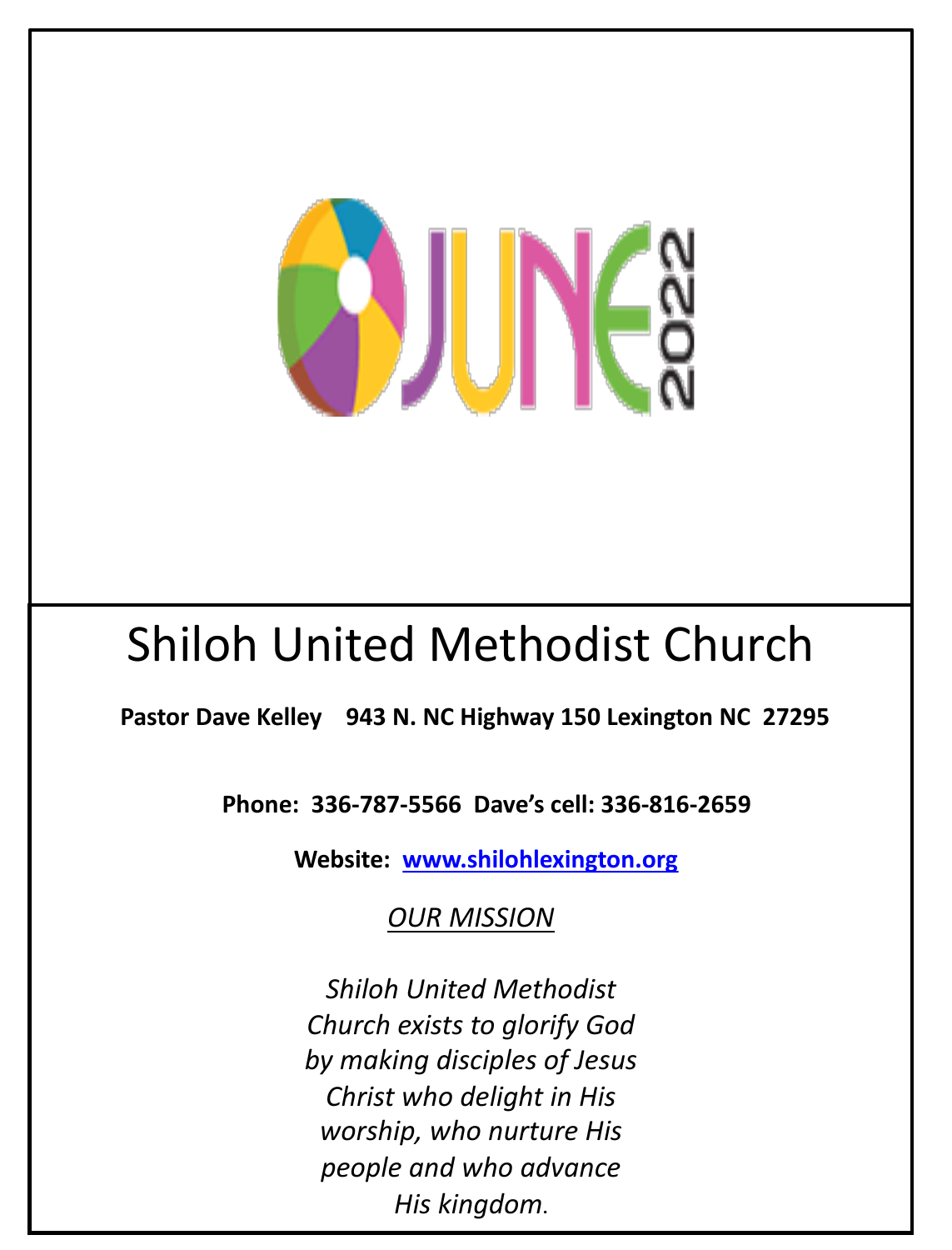

### **From Dave's Desk…**

Welcome to my final pastor's column in Shiloh's newsletter. When I first announced my retirement, this seemed like a long way off, but here we are.

My final month at Shiloh will be a busy one. On June 5 we will celebrate our graduates, announce the recipients of this year's Koonts Scholarships & share at Christ's table. Annual conference is June 16-18 at Lake Junaluska, & Father's Day is June 19. Sunday, June 26, marks my last Sunday here at Shiloh. My message will be "Farewell, Friends." There is something special just about every weekend!

I will have more to say about this on June 26, but I want to thank all of you for eight wonderful years of ministry here. I have grown a lot in being a pastor these last eight years, & many of you are to thank. Thank you for supporting me, for reaching out to Sheryl, me, & my family with love & compassion. Thank you for loving my parents when they were able to be here & for giving me time  $\&$  space to grieve  $\&$  recover when they passed. (You all held a special place in their hearts!)

And I thank you for allowing me to retire gracefully. I have greatly appreciated your words of encouragement  $\&$  love for Sheryl  $\&$  me as we enter this new phase of our lives. In keeping with conference policy, you will not see either of us here much for at least the next year; most certainly not on Sunday mornings.

My prayer is that you will welcome the Mendenhall family with grace, love, & open arms. I know you will receive grace & love in return. And I pray that Shiloh will flourish under Ryan's leadership & will continue to be the "light on the hill" for the Reeds community & western Davidson County. God's blessings be upon you all!

I will see you at the "celebration" place on Sunday! *Dave*

### **Financial Counters for June**

*Gerald & Judy SInk*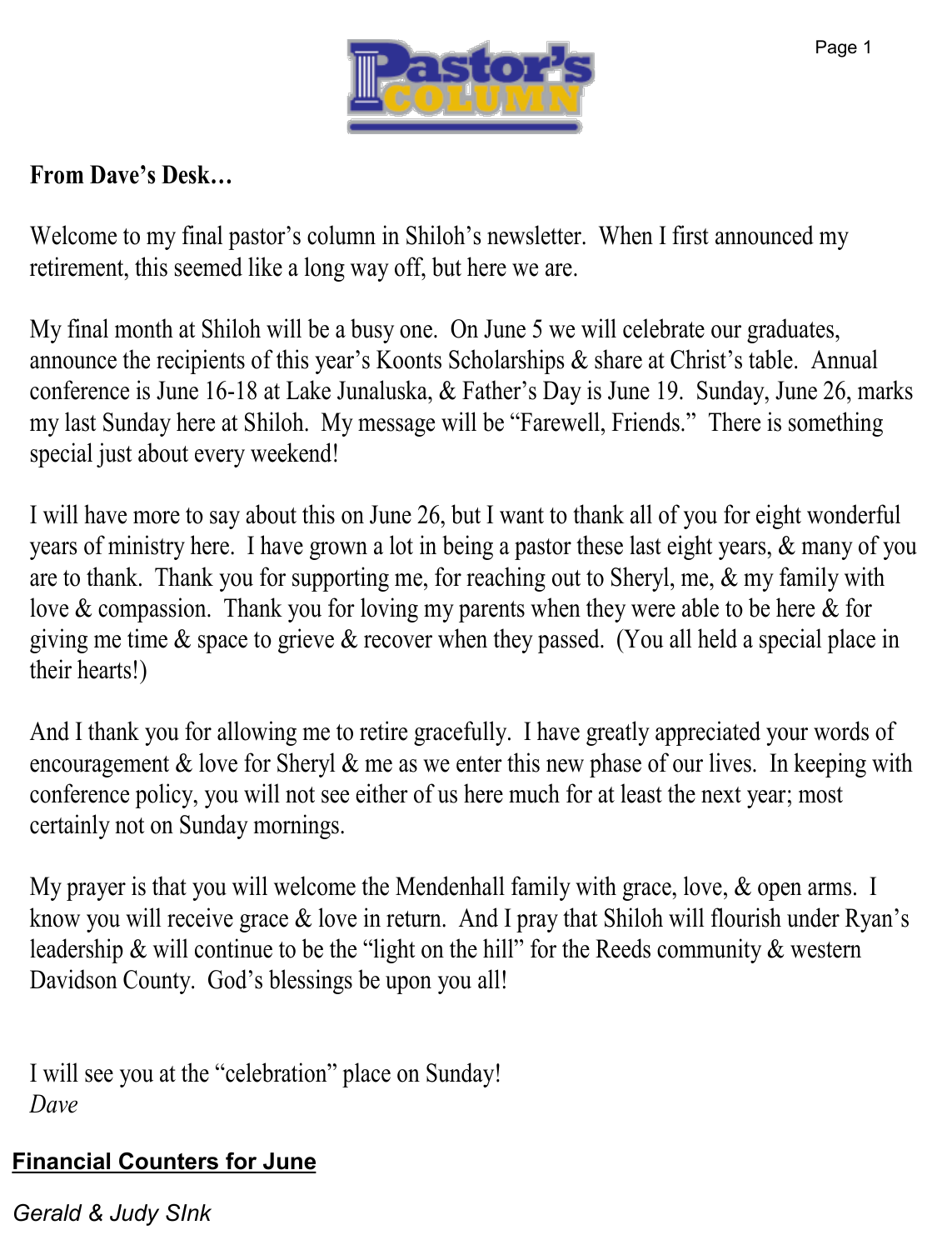

#### Page 2 **Birthdays & Anniversaries June**

2: Jeremy & Jessica Hanes 3: Brenda Bruton; Pattie Bayliff 4: Johnny & Tonya York 6: Gerald Sink; Phillip Sink; Teddy Walser; Rodney & Cindy Sink 9: Penny Canady 10: Cameron Hunt 11: Alan & Brandy Michael 12: Brandy Michael 13: Randy & Pattie Bayliff: 15: Billy & Christine Hunt 16: Danny & Geraldine Byerly

17: Faith Gooding; Grace Gooding; Jerry & Carmel Ritchie 19: Rebekah Cope; Korie Woolgar 20: David Bauguess; Dana Harris

22: Billy Berrier; Bill Adams

23: Darrell & Becky Koonts; Todd &

Tracie Everhart

24: Chloe Greer

29: Levi Barney; Gerald & Judy

Sink; Randy & Teresa Thomas

30: Shelley Carlton; Sheryl Shoaf;

Teddy & Debra Walser



### **STEWARDSHIP REPORT**

**General Fund-** 2022 Operating Budget \$196,091.16 Needed Weekly \$3,771.00 **May (thru 5/22):** Receipts: \$13,797.00

**Family Life Center –** Loan Balance (4/20) \$160,189.96 Needed Weekly \$1,044.00 **May(thru 5/22):** Receipts: \$2,952.00



#### **In Memory Of (thru 5/22) Family Life Center**

*Lula Michael* by Franklin Michael *Lula Michael* by Franklin Michael *Lula Michael* by Franklin Michael *My Mom, Lula Michael* by Teresa Thomas *Lula Michael* by Franklin Michael

**In Honor Of (thru 5/22) Family Life Center** *Penny Canady's birthday* by Virginia Weisner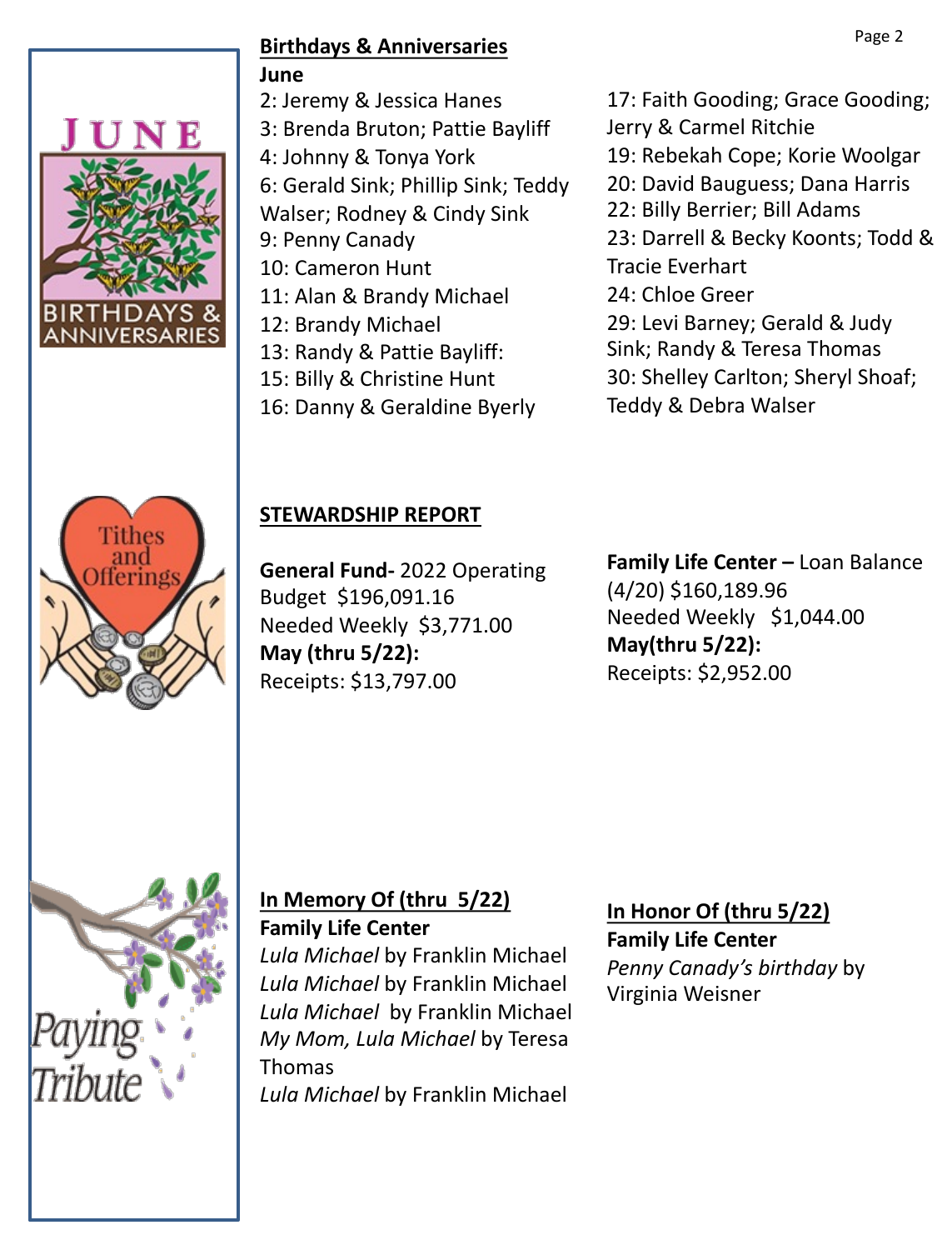#### **Prayer Requests & Praises**

#### **Members in Care Facilities Grayson Creek**

Old US Hwy 52 Lexington, NC 27295 \*Doris Leonard

.

.

**Members & Friends in the Military(Active & Reserves)** LIEUT. Morgan Cope

**Members:**; Becky Koonts; Mark Sink; Brenda Waitman; Steve Fritts; Brandy Michael; Tracie Everhart; Ginny Chauncey & family upon the death of her stepson; our homebound & chronically ill members; to work to make visions a reality; all moms; to accept Jesus' forgiveness; to live with the peace of Christ; to faithfully do the work of the church **Family & Friends:** Jerry Wooten; Ryan

Mendenhall & family; Ramona Phelps; Teresa Hutchins; Patricia Hisamoto; Barbara Bean; Virginia Odom; Stacey; all with COVID; the nation of Ukraine & all refugees; the Dulin family; Donald Cope; Jerry Michael; William Hanes; Joe Simmons; Ronnie Shaffer; Bob Berrier; Izzy Ramirez; Shawn Reid; Tonya Brown & family; Uvalde, TX & especially those directly Impacted by the Robb Elementary shooting; Sasha Tsuterov & Moscow Evangelical Seminary; childless women & children without mothers

**Praises:** Our May anniversaries & birthdays; our deceased members from the past year & their faith; Godly visions; our mothers; our faithful shepherd; safety from all enemies; the peace that Christ gives; thanks for Allie Dulin's graduation; our ascended Christ; the war dead; graduations; God's presence in our lives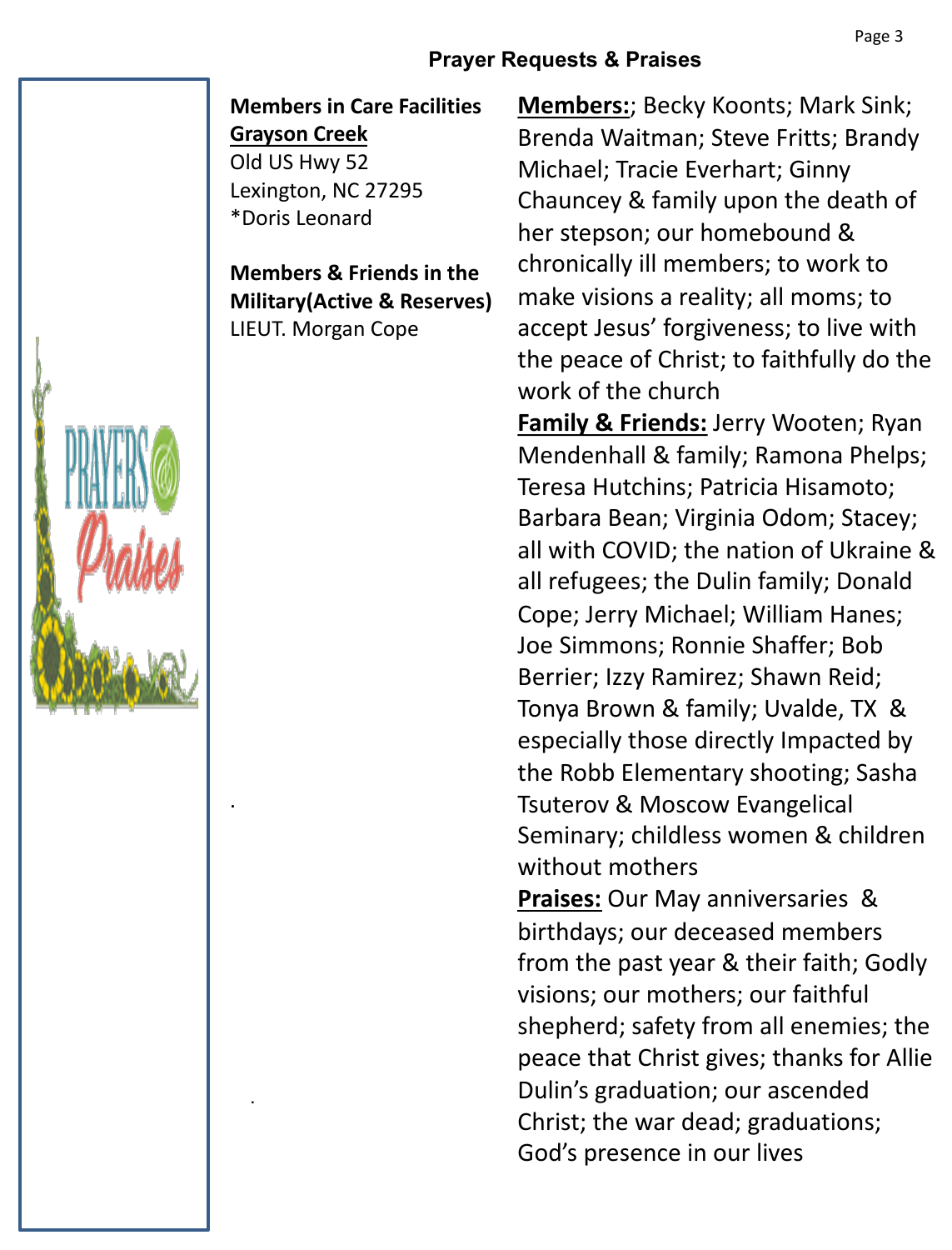# *Food Pantry News*

West Davidson Food Pantry served **353** people in April. Thank you for supporting the only food bank in the Reeds community. WDFP is open Tuesdays & Thursdays, 4:00 to 6:00 PM. Speak to Henry Mitchum if you would like to volunteer.

# *Bible Study Schedule*

In June, we will conclude our study the Book of Philippians using a guide by NT Wright. These studies help us learn from Paul the art of seeing God's purposes working out through problems & difficulties. The June sessions are:

June 1 – The Worth of the King (Philippians 3:1-16)

June 8 – Citizens of Heaven (Philippians 3:17-4:9)

- June 15 **NO class; annual conference week**
- June 22 Contentment in All Circumstances (Philippians 4:10-23)

June 29 – **NO class; pastoral transition week**

# *Annual Conference*

The WNCC annual conference returns to its in-person format this year. *Pastor Dave & Wayne Sink* will be representing Shiloh June 16-18 at Lake Junaluska, NC. Please keep them in prayer as they carry out the business of the annual conference.

Everyone is invited to participate in the various worship services & special events at conference. *Pastor Dave* will be recognized at the retirement recognition on Friday afternoon at 4:00 PM. You may watch the conference at wnccumc.org/ac2020.

# *Koonts Scholarship News*

THANK YOU to all who contributed to the Koonts Scholarship this year. The recipients will be named & recognized during the worship service on June 5. Graduates are asked to wear their cap & gown.

# *Retirement Lunch*

 The SPRC committee is planning a covered dish meal after Worship on June 26 to recognize Pastor Dave's retirement and show our appreciation to him and to Sheryl for their eight years of service to Shiloh.

# *Thank You*

I appreciate the cards and calls after the death of my sister Linda Stroupe –*Jane Elmore*

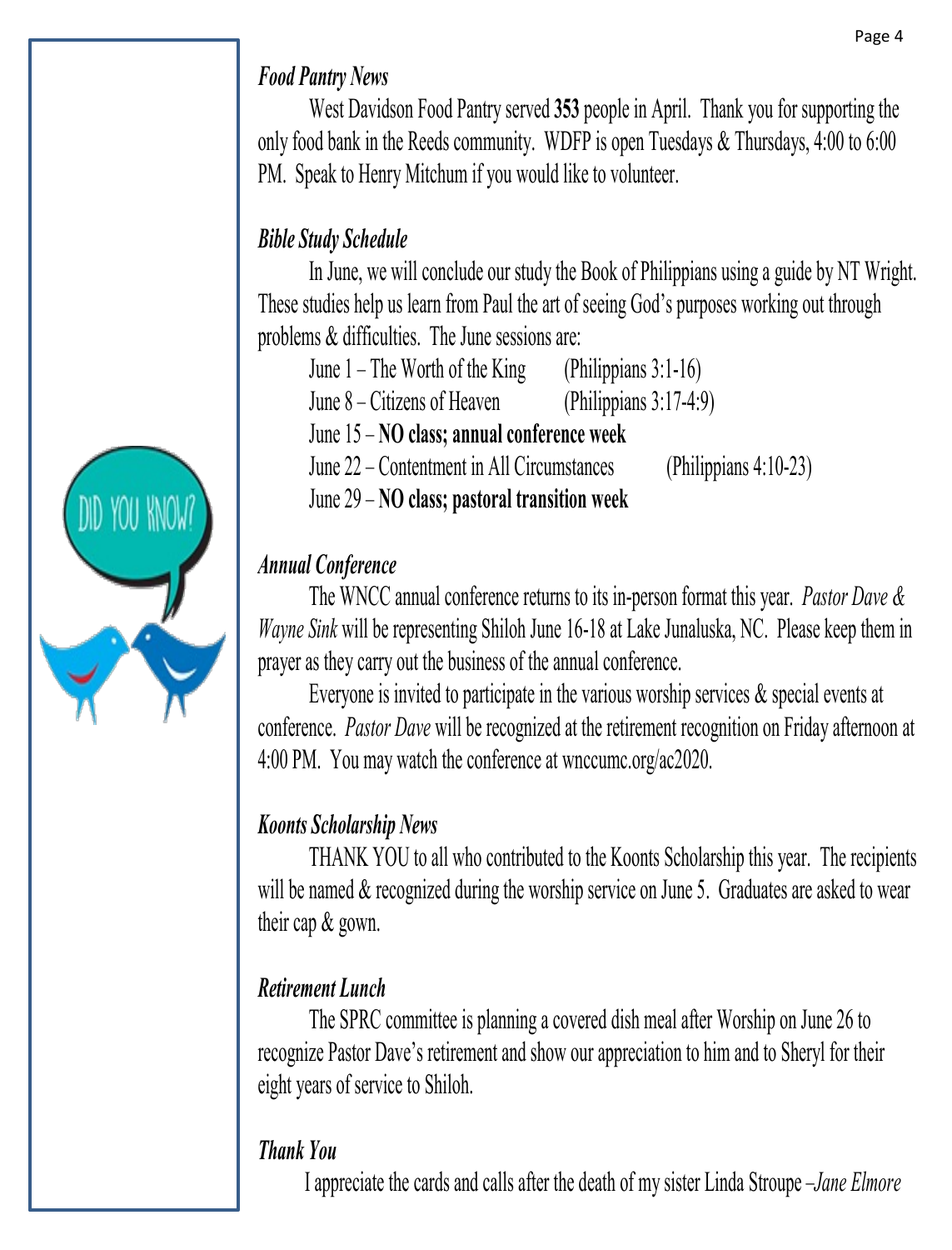### *Meet Rev. Ryan Mendenhall & Family*

Shiloh's new pastor beginning July 1 will be Rev. J Ryan Mendenhall. Here is a brief introduction:

Hi, my name is Ryan Mendenhall. Various people have given me various titles, such as Rev. Ryan, Pastor Ryan, and a few that I cannot tell! But you can call me Ryan because I would love to meet you, get to know you, and have you call me friend. My calling in ministry is to build loving relationships and guide others to grow in their relationship to God and others just as Jesus commanded his followers in Matthew 22:37-39 "'Love the Lord your God with all your heart and with all your soul and with all your mind.' This is the first and greatest commandment. And the second is like it: 'Love your neighbor as yourself.'"

I have been blessed abundantly by God's grace in my personal life. God called me into ministry shortly after marrying my wife, Wendy, in 2007. We took Joshua 24:15 to heart – "as for me and my house, we will serve the LORD" – and we committed to serve God and follow Him wherever He leads us. In addition, God has blessed Wendy and I with three rambunctious boys (Luke 13, Ethan 11, and Adam 9) who keep us young and on our toes.

My first appointment began in 2014, serving the Franklin Heights – Maple Grove charge in Mount Airy, NC, and for the last four years I have served the Midway-Chapel Hill charge in Reidsville, NC. I am a graduate of North Davidson High School and have a Bachelor of Science in Business Administration from UNCG, a Bachelor of Theology from John Wesley University, and a Master of Divinity from Hood Theological Seminary.

I am looking forward to serving alongside the folks of Shiloh as we sow, grow, and serve together so that Christ's light shines out from our church into the community we are all called to love. Until our time begins, I will be praying over each one of you and want to ask for your prayers over my family. And until we meet again, "May the LORD bless you and protect you. May the LORD smile on you and be gracious to you. May the LORD show you his favor and give you his peace' (Numbers 6:24-26).

My Contact info: Address: 500 Bermen Drive Winston-Salem, NC 27107 Phone: 336-414-9296 Email: rmendenhall@wnccumc.net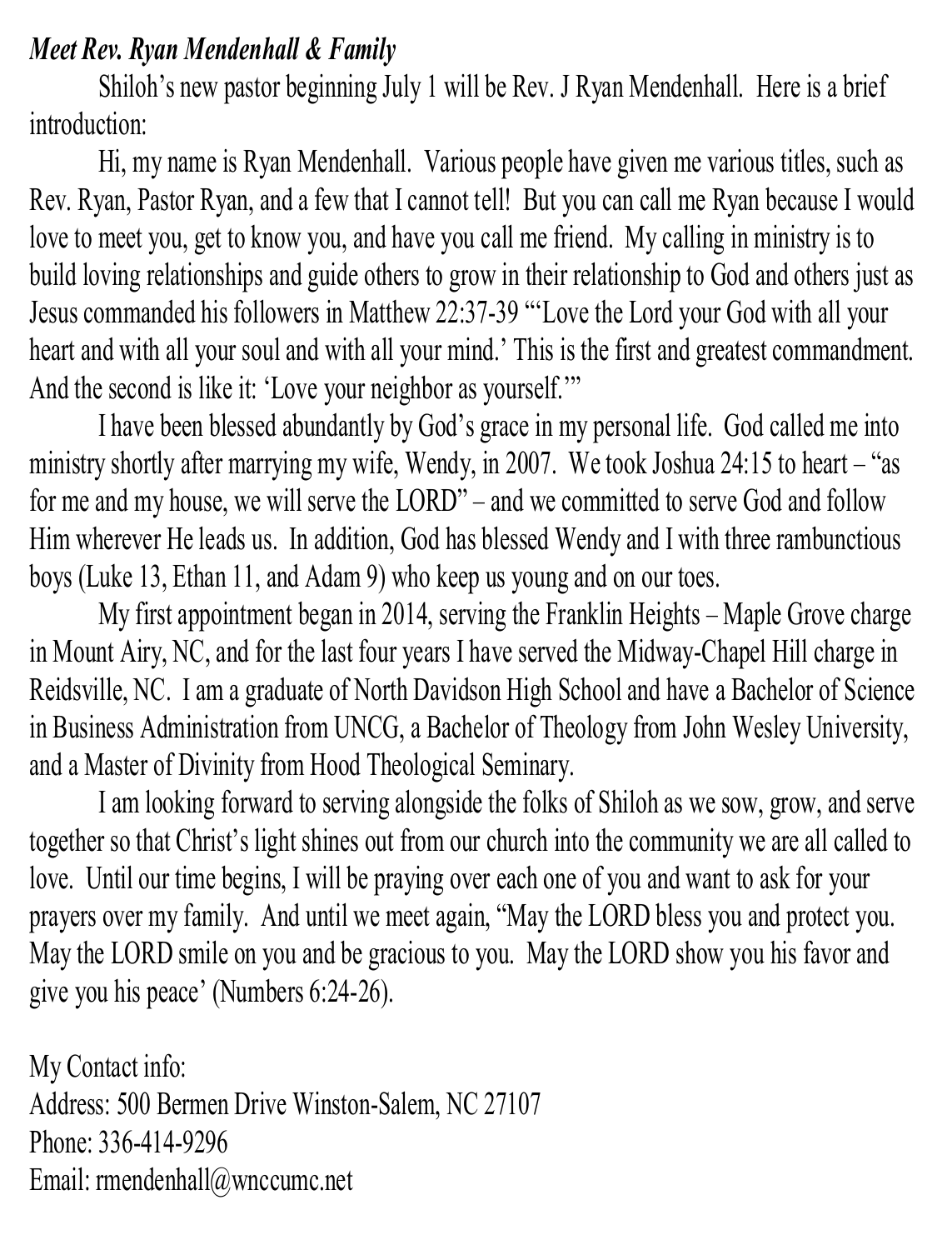

On Monday, May 9th, eleven members of the District Disaster Rebuild Team traveled to Hedgecock Road in the edge of High Point and built a 42ft. Handicapped ramp. It took about one and a half hours to complete.

On Tuesday, May 10<sup>th</sup>, four members of the team went to Smith Reynolds airport in Winston-Salem, where they disassembled a 55ft. metal ramp and landing that was donated to the group. The sections were placed on two trailers and taken to Gary Brinkley's house for storage until needed. This project took several hours to complete.

On Friday, May 13th, six team members installed a 12ft. L-shaped ramp on Weaver Road in Lexington, utilizing a reclaimed ramp. It took about one and one quarter hours to complete this job.

On Monday, May 23rd, 12 team members installed a 30 ft ramp at a home in Welcome. Twenty five feet of the recently reclaimed metal ramp was used in the construction of this ramp. It took about one hour to complete the project.

On Friday, May 27<sup>th</sup>, 5 team members installed a platform & steps at the home of a Shiloh member to give her safe entry into her house from her garage. It took about one hour to complete the job.



115 two pound bags of cornmeal have been brought in this year through May  $29<sup>th</sup>$  for the First Hope Food ministry. Thanks!

It's hard to believe this is my last Newsletter about the Outreach Committee. I have truly loved being the head of this amazing group. The people that have made this group what it is today, have been such a blessing to me, and I could not thank them enough. I also can not thank our Church enough for the love and support they have shown to support our wonderful group. God Bless each of you, and please continue to be an example of God's love.

This month our group will be feeding the homeless on June 8th, We will be serving canned Beans and weenies, chips, maybe a dessert, and water. The group will be having a meeting in July to discuss continuing this ministry, and also plans for the fall auction.

The Love Offering for June will be Moscow Ministry, and WDFP, and in July it will be Alpha Preg. Center.

Thank You again to Bill and Libby Adams, for their continued support in gathering the cornmeal and taking it to the ministry each month. –*Sheryl Kelley*